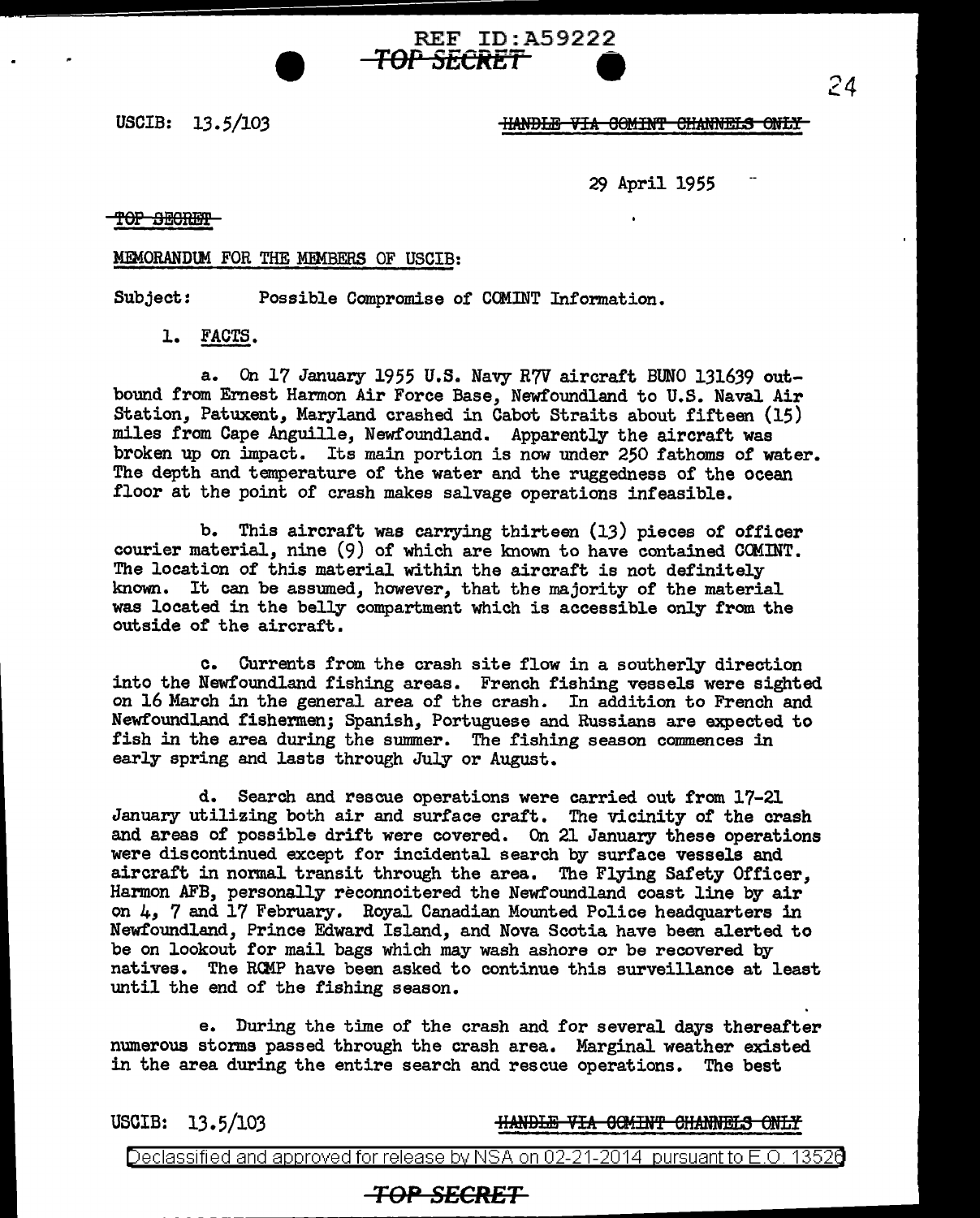USCIB: 13.5/103

29 April 1955

#### TOP SEQREP

Subject: Possible Compromise of COMINT Information.

TOPSECRET A59222

weather conditions occurred on 21 January with a ceiling of 1500 feet; visibility 10 miles. Even so nothing was sighted although under more adverse conditions on the first day of search debris sightings were made.

£. Five officer courier pieces (pouches) were recovered intact on the day of the crash within a six mile radius of the crash site. These pouches (the heaviest of which weighed *6B* pounds) were found floating on the surface of the water. COMINT material was included in two  $(2)$ of these pouches and was not subject to compromise before it was picked up. (The material was watersoaked, but readable.) No significant debris has been recovered since the day of the crash.

g. There are eight (B) officer courier pieces presumed to be still at the scene of the crash.  $Six (6)$  of these pieces are cardboard boxes from Port Lyautey addressed to the National Security Agency. These boxes from Port Lyautey addressed to the National Security Agency. boxes contain raw traffic and other COMINT including TOP SECRET codeword material are fully packed and weigh an average of 32 pounds. The other two (2) pieces are courier pouches addressed to the Department of State. At least one of these pouches contains COMINT (including TOP SECRET codeword) from the  $34th$  RSM in Turkey. One of these pouches weighs  $46$ pounds; the other 28 pounds. These pouches are of the same construction as those recovered.

#### 2. CONCLUSIONS.

a. The six (6) cardboard boxes containing COMINT, if thrown free of the aircraft at the time of the crash, would, due to the density of the contents, probably float only for a few hours. If these boxes did, in fact, initially float free, they would probably have sunk shortly. Where they might be rolled by currents is a matter of conjecture. However, it seems likely they would disintegrate in a few days. If the boxes are still in the aircraft it can be presumed that they will not now float free.

b. The two  $(2)$  pouches, if thrown free of the aircraft at the time of the crash would float judging from the pouches recovered. If these pouches did, in fact, initially float free there is no telling what may have happened to them. If the pouches are still in the aircraft it seems likely that they will not now float free.

### *3.* RECOMMENDATIONS.

a. That the COMINT from Port Lyautey contained in the  $six(6)$ cardboard boxes be considered as not compromised.

USCIB:  $13.5/103$  - 2 -

## *TOP SECRET*